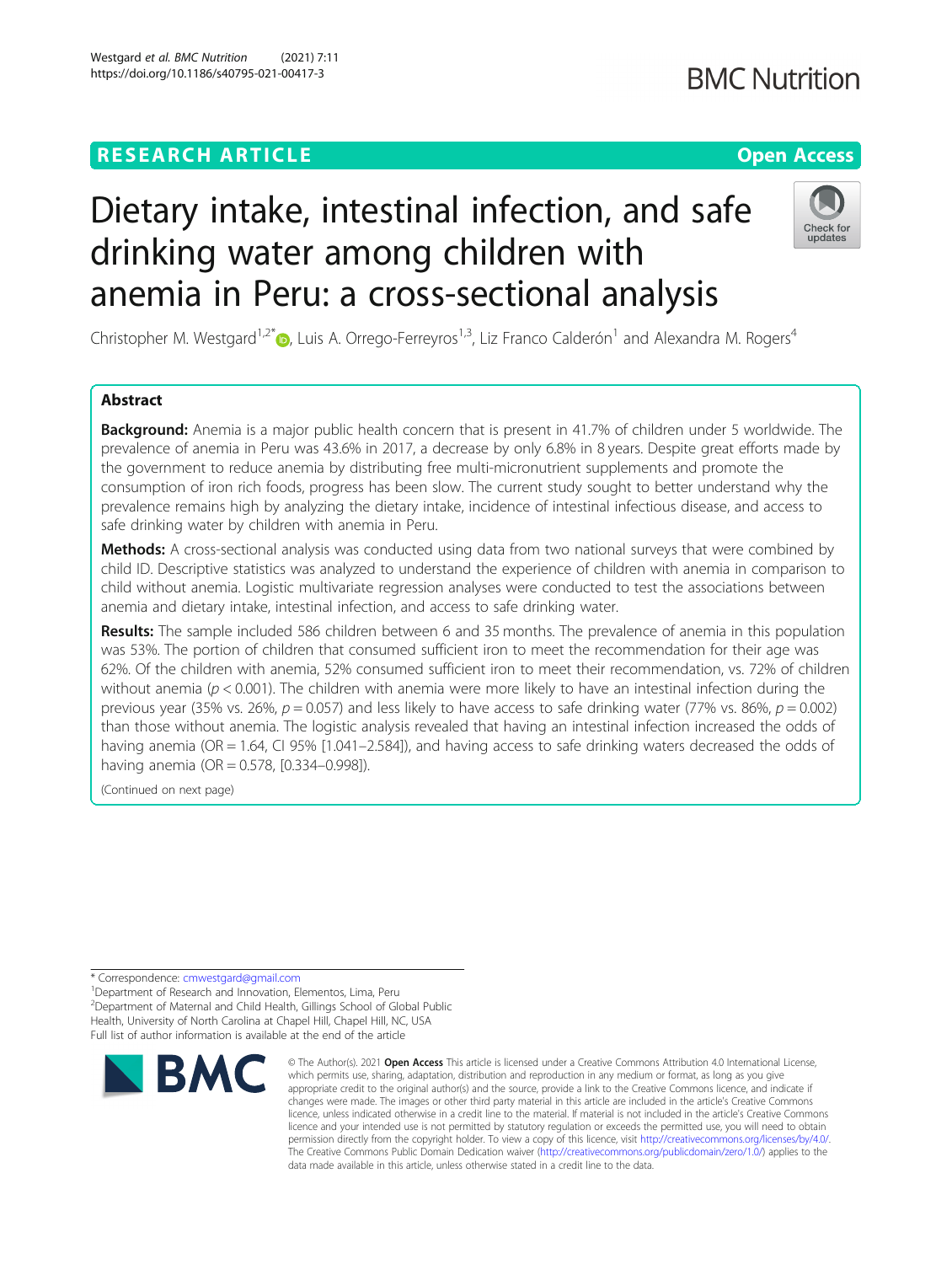#### (Continued from previous page)

Conclusions: More than half of the children with anemia in Peru already consume sufficient iron to meet their daily requirement. However, they continue to have anemia, likely due to intestinal infection, such as diarrhea and parasites, from a lack of access to safe drinking water and hygienic practices.

Keywords: Anemia, Nutrition, Diet, Iron, Intestinal infectious disease, Parasites, Water, Peru

## Background

Proper nutrition in children, especially during the first 1000 days, is critical for healthy growth and development [[1](#page-6-0)–[4\]](#page-6-0). However, in 2016, 41.7% of children under 5 globally suffered from anemia, commonly caused by micronutrient deficiencies [[5\]](#page-6-0). The consequence of anemia on the health and economic development of communities are significant [\[6](#page-6-0)] Anemia can create significant developmental delays in children, weaken their immune system, and decrease the amount of energy they have available to grow and learn  $[7-9]$  $[7-9]$  $[7-9]$  $[7-9]$  A deeper understanding of anemia's etiology in diverse contexts is needed to appropriately combat the disease and reduce its effects on children's health and development.

Anemia is a multicausal problem created by micronutrient deficiencies, intestinal infections from parasites and bacteria, malaria, and genetic hemoglobin disorders [[6\]](#page-6-0). Iron deficiency is the most common cause of anemia which accounts for almost half of all cases in children under 5 years of age worldwide [[6\]](#page-6-0). Iron is an essential nutrient for hemoglobin and the production of red blood cells. Iron deficiency occurs when iron absorption into the blood does not meet the body's iron requirements, due to poor diet or impaired absorption, decreasing the amount of hemoglobin in the blood below the threshold of healthy levels determined by age, sex, and other factors [[7,](#page-6-0) [10\]](#page-6-0). The body's need for iron is especially high during infancy and childhood, when the body experiences rapid growth.

The risk of iron deficiency anemia globally has been linked to various socioeconomic determinants, such as poor access to proper sanitation, unhygienic practices in the household, parents' education level, family income, and family size  $[11-13]$  $[11-13]$  $[11-13]$  $[11-13]$ . Research in Peru has shown that childhood anemia is associated with poor intake of iron-rich foods, high prevalence of infectious diseases, a lack of safe water, low birth weight, and insufficient breastfeeding [[14\]](#page-6-0).

In Peru, 43.6% of children below 3 years old had anemia in 2017, a 6.8% reduction since 2009 [[15](#page-6-0)]. Reducing childhood anemia has become a high priority of the Peruvian National Government. The Government has created a multisectoral plan that aims to reduce anemia in children under 3 by over 24% [\[16](#page-6-0)]. National programs have focused primarily on providing micronutrient supplements and educational campaigns to increase children's intake of iron rich foods [[17](#page-6-0)]. However, due to the multicausal nature of the disease, a multisectoral approach that goes beyond micronutrient supplementation and promoting dietary changes is needed.

The slow rate of decline of anemia in Peru in the face of extensive government efforts to reduce the prevalence merits a deeper look at the children with anemia to better understand their experience. The current prevention campaigns seem to suggest that increased consumption of iron will solve the problem of childhood anemia. The current study investigates this proposition by describing the dietary intake of children with anemia and analyzing the primary drivers of anemia independent of dietary intake. The study provides a greater understanding of the nutritional, health, and behavioral characteristics of children with anemia in Peru, to illuminate their needs and opportunities to create significant reduction in anemia.

## **Methods**

A cross-sectional analysis was conducted with data from two public databases combined by child ID. One of the databases included information from the national survey, The Food and Nutrition Surveillance Survey for Stages of Life (FNSS), 2015 (In Spanish: Encuesta de Vigilancia Alimentaria y Nutricional por Etapas de Vida, VIANEV) [[18\]](#page-6-0). The other database included administrative data from public health centers, called theHealth Benefits Report from the Integrated Health Services Systems of Comprehensive Health Insurance (ISHS), Ministry of Health 2015 (In Spanish: Reporte de Prestaciones de Salud del Sistema Integrado de Aseguramiento en Salud del Seguro Integral de Salud del Ministerio de Salud, SIAS IS) [\[19](#page-6-0)]. The data extracted from the ISHS corresponded with the timeframe of the FNSS (2015) to ensure the indicators from both datasets were recorded during the same timeframe.

## The food and nutrition surveillance survey for stages of life (FNSS)

The FNSS is a nationally representative survey conducted by the National Center for Food and Nutrition, of the National Institute of Health (in Spanish: Centro Nacional de Alimentación y Nutrición). The survey utilized a cluster sampling survey design with randomized selection to represent the national population. The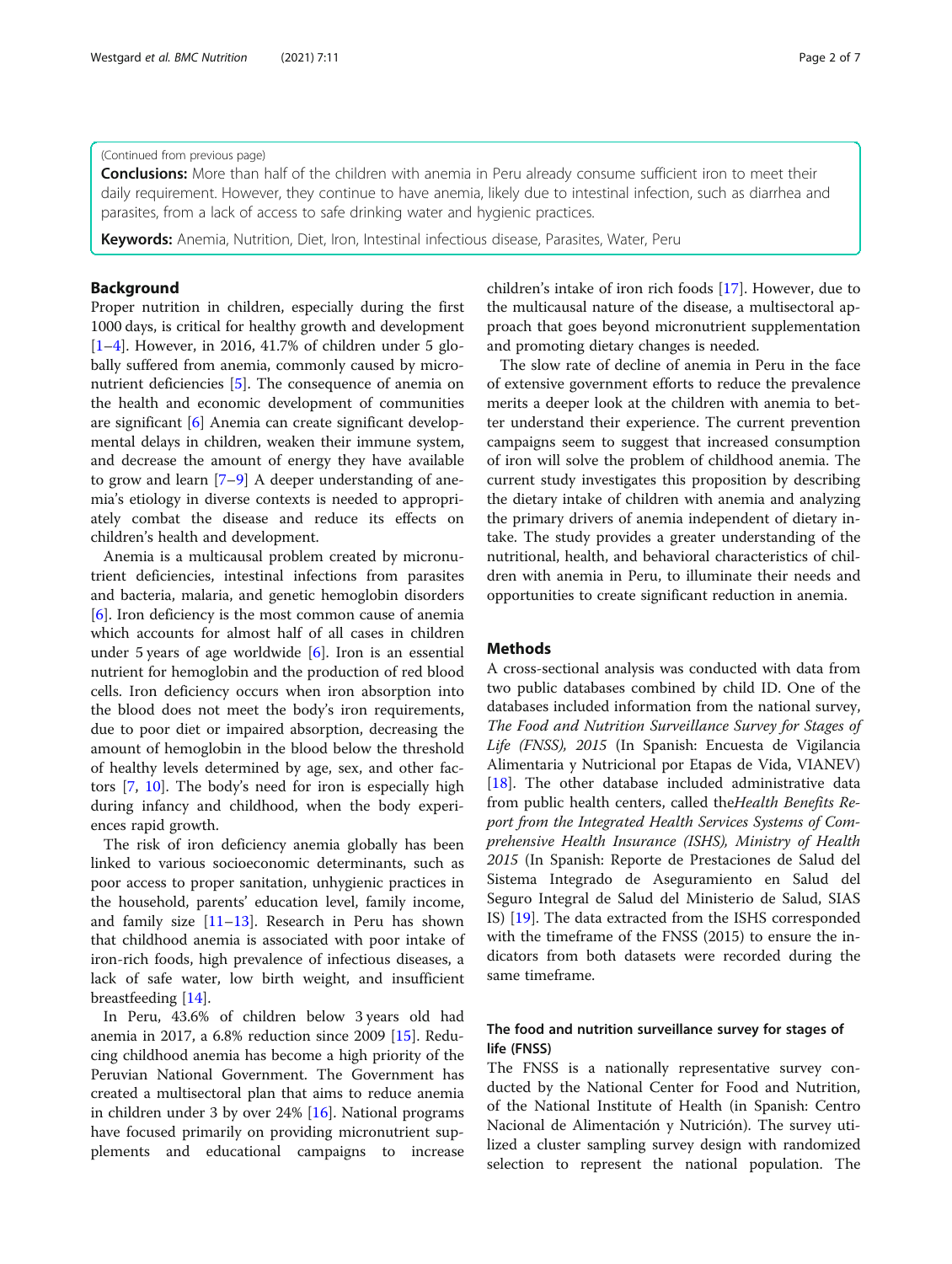survey examined nutritional outcomes and dietary intake in children under 3 years.

Dietary intake was measured with a 24-h dietary recall on two non-consecutive days. The weight of each food consumed was estimated by weighting an approximately equivalent portion of the food with the survey participant. The dietary information was converted into the amount of nutrients consumed by the child during each day. To estimate the distribution of intake of nutrients, the survey used the software, PC-SIDE, developed by Iowa State University [[20\]](#page-6-0). The intake of nutrients was compared to the dietary recommendations to meet estimated energy requirements (EER) by age and sex, defined by the Department of Nutrition for Health and Development of the World Health Organization [[21](#page-6-0)– [24\]](#page-6-0). The calculation determined if each participant met the nutrient requirements for their age of each nutrient category. The complete methodology is described in the survey's final report [[18](#page-6-0)].

The FNSS survey used a portable spectrophotometer to estimate hemoglobin concentration of the participants. The hemoglobin concentrations were used to diagnosis anemia using cut-off points defined by the World Health Organization. For children aged 6–59 months, the survey used the cut-off point defined by the World Health Organization of less than 11 g per liter [[25\]](#page-6-0). Due to the method of measurement, it is not possible to distinguish between the type or cause of anemia. Iron-deficiency anemia is the most common in the population [[26\]](#page-6-0).

The FNSS provided information regarding the water source of households surveyed. The water source was defined as safe drinking water if it same from public water source such as public water piped into the household, shared water pipe outside of the home, or a community well [[18\]](#page-6-0). The information is represented in the current study by the categorical variable, access to safe *drinking water*, in which  $0 = no$  access to a safe drinking water source and  $1$  = the household has access to a safe drinking water source.

The FNSS provided information that is used by the current study to control for the effect of poverty of the household. The variable is not a key predictor of interest, but it is included in the logistic regression analysis to control for its influence. The variable, basic needs met, indicators if the home meets the basic needs of the family. The home does not meet the basic needs if it is constructed with non-structurally sound material (plastic, carboard, etc.), dirt floor, overcrowded, no toilet (indoor or outdoor), a child aged 6–12 does not attend school, or if the head of the household did not complete primary school.

The FNSS survey database provided the following variables; child met iron recommendations, child met

micronutrient recommendations (iron, zinc, vitamin A), child met micronutrient and energy requirements (iron, zinc, vitamin A, and calories), anemia diagnosis, access to safe drinking water, basic needs met, sex, age, and area of residence (metropolitan Lima, urban or rural).

## The integrated health Services Systems of Comprehensive Health Insurance (ISHS)

The ISHS is a public database that contains administrative data reported by all public medical centers that accepts the public health insurance [[19\]](#page-6-0). It provides information on the medical care provided to the population The database is available by request from the Ministry of Health of Peru. The illnesses reported in the databased, that were diagnosed and treated in the health centers, were categorized according to the International Classification of Diseases: Preparation of Short Lists for Data Tabulation [\[27\]](#page-6-0). The information of interest for this study from the ISHS database is the cases of intestinal infection or parasitic disease in child in 2016. The information is represented as a binary variable that indicates if the child was diagnosed with an intestinal infectious disease  $(1 = at least 1 reported infection)$  or if the child has had no diagnosis of an intestinal infectious disease at a public health center during the year 2015–2016  $(0 = no$  reported infection). The category of "intestinal infectious disease' for this study includes bacterial intestinal infections, viral intestinal infections, and parasitic intestinal infections.

The FNSS and ISHS survey databases were combined by the Department of Information Technology of the Integrated Health Insurance Program, upon request by the authors. The public institution combined the FNSS and ISHS survey databases with the participants' national ID number. The institution maintains confidentiality of the information and does not share any identifiable information of the participants.

#### Analysis

Descriptive statistics were analyzed to better understand the experience of children with anemia in comparison to child without anemia. The differences between the two groups were compared with a Chi-square test to identify if the differences were statistically significant. Two logistic analyses were conducted to assess the strength of association between the key predictors and anemia in children in Peru. The first model assessed the association between anemia and intestinal infections, intake of iron, a poverty measure, and sex. The second model assessed the association between anemia and access to safe drinking water, intake of iron, a poverty measure, and sex. The model with intestinal intake and model with access to safe drinking water are analyzed separately because intestinal infection is a mediator between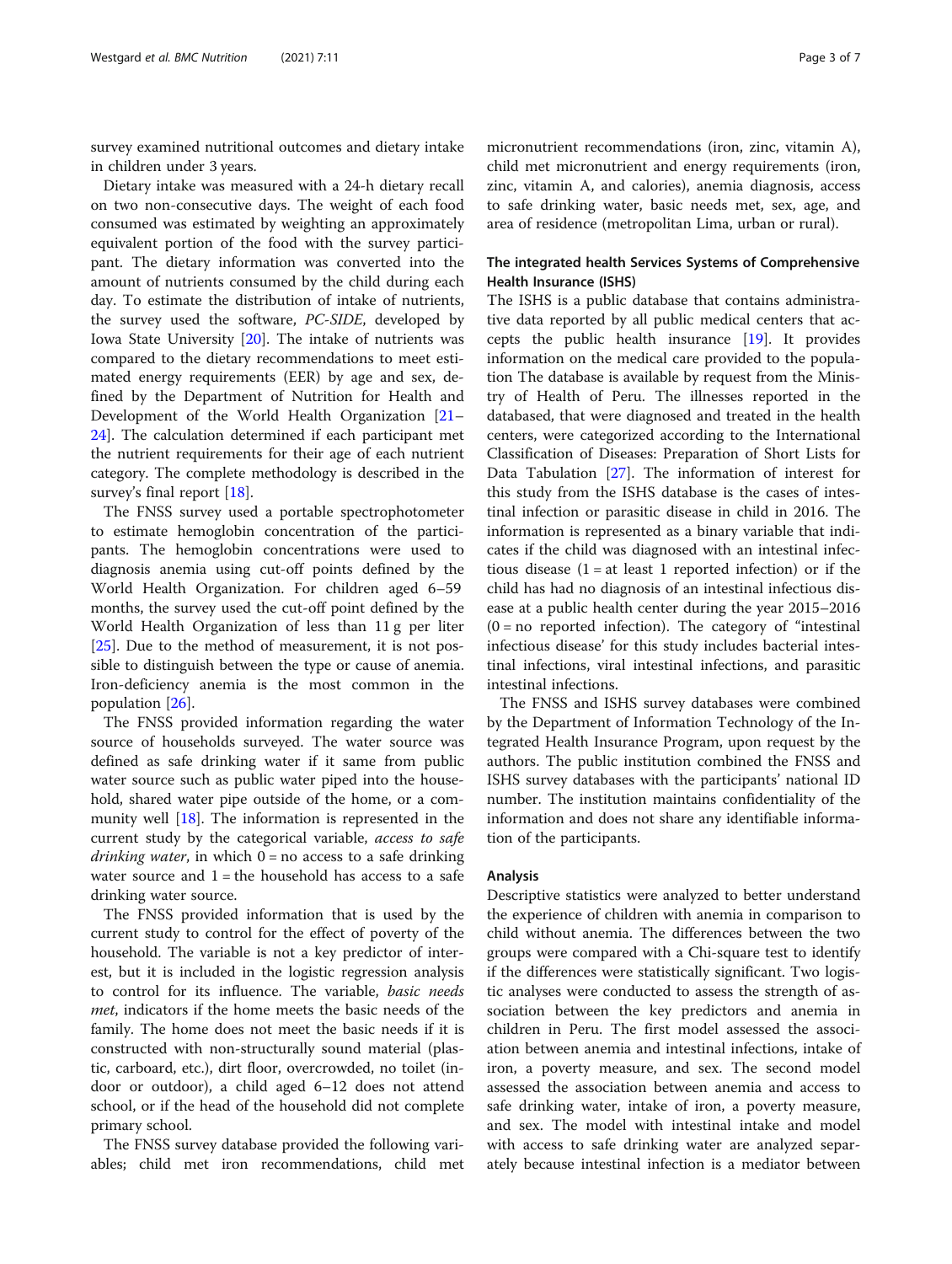safe drinking water and anemia, and thus blocks the flow of association through the causal path [[28](#page-6-0)].

Any cases that had omitted variables were not included in the analysis. The analysis adjusted for sampling design and clustering. The analysis was conducted with STATA/SE 16.1 [[29](#page-6-0)].

#### Results

The FNSS included 586 participants between 6 to 35 months with no omitted variables of interest of the current study. The sample was 53% male with an average age of 20 months. The portion living in Metropolitan Lima was 35, 27% in Urban areas, and 38% in Rural areas. The basic needs of the household were not met in 36% of the families (defined by measure of poverty in Peru) [[30\]](#page-6-0). The population had a 53% prevalence of childhood anemia, with the highest prevalence found in rural areas (Rural: 64%, Urban: 55%, Metropolitan Lima: 40%). The portion of respondents that had access to a safe water source was 82%. These findings, and the portion of children that met their recommendation for iron intake, micronutrient intake, and micronutrient and energy intake is displayed in Table 1.

The ISHS survey included 388 children aged 6–36 months that were also included in the FNSS survey. The prevalence of children who had an intestinal infectious disease in the last year was 31%. The comparison between children with anemia and those without anemia revealed significant differences in nutrient intake, incidence of intestinal infection, and access to safe drinking water. Among the children with anemia, 52% consume the recommended amount of iron for their age, while of those without anemia 72% consume the recommended amount of iron. The comparison can be seen in Table [2](#page-4-0).

The analysis also revealed that of the children who did not have access to safe drinking water, 47.4% had an intestinal infection, while 27% of those with safe drinking water had an intestinal disease. To treat water in the household, 85.8% (332) of the participants who do not have access to safe drinking water report boiling their water to treat it, 3.9% (15) report treating the water with chlorine, and 0.8% (3) report treating another way.

The first logistic multivariant regression analysis revealed that having an intestinal infection increases the odds of having anemia (OR = 1.64, CI 95% [1.041–2.58],  $p = 0.033$ ). The second logistic multivariant regression analysis revealed that having access to clean drinking water decreases the odds of anemia ( $OR = 0.578$ , CI 95%) [0.334–0.998],  $p = 0.049$ ). The results of the logistic regressions are displayed in Table [3.](#page-4-0)

## **Discussion**

The results display that 52.3% of children with anemia in Peru already consume the recommended amount of

## Table 1 Characteristics of study population

|                                                                                      | N(%)               |  |  |  |
|--------------------------------------------------------------------------------------|--------------------|--|--|--|
| <b>Characteristics of Study Population</b>                                           |                    |  |  |  |
| Sexb                                                                                 |                    |  |  |  |
| Male                                                                                 | 299 (52.6)         |  |  |  |
| Female                                                                               | 269 (47.4)         |  |  |  |
| Age (months) <sup>b</sup>                                                            | $20 + 8.5^{\circ}$ |  |  |  |
| Area of residence <sup>b</sup>                                                       |                    |  |  |  |
| Metropolitan Lima                                                                    | 201 (35.4)         |  |  |  |
| Urban                                                                                | 154 (27.1)         |  |  |  |
| Rural                                                                                | 213 (37.5)         |  |  |  |
| Basic needs met <sup>b</sup>                                                         |                    |  |  |  |
| No                                                                                   | 211 (36.1)         |  |  |  |
| Yes                                                                                  | 375 (63.9)         |  |  |  |
| Childhood Anemia <sup>b</sup>                                                        |                    |  |  |  |
| No                                                                                   | 274 (46.8)         |  |  |  |
| Yes                                                                                  | 312 (53.2)         |  |  |  |
| Dietary uptake                                                                       |                    |  |  |  |
| Children that meet recommendation for iron <sup>b</sup>                              |                    |  |  |  |
| No                                                                                   | 218 (38.4)         |  |  |  |
| Yes                                                                                  | 350 (61.6)         |  |  |  |
| Children that meet recommendation for iron, zinc and vitamin A <sup>b</sup>          |                    |  |  |  |
| No                                                                                   | 282 (48.1)         |  |  |  |
| Yes                                                                                  | 304 (51.9)         |  |  |  |
| Children that meet recommendation for iron, zinc, vitamin A, protein<br>and, energyb |                    |  |  |  |
| No                                                                                   | 342 (58.4)         |  |  |  |
| Yes                                                                                  | 244 (41.6)         |  |  |  |
| Access to safe drinking water <sup>b</sup>                                           |                    |  |  |  |
| No                                                                                   | 106 (18.1)         |  |  |  |
| Yes                                                                                  | 480 (81.9)         |  |  |  |

a Mean ± standard deviation

**b**Reported from FNSS

iron in their diet. Similar results were found in a study in Peru in 2014, which showed that 51% of children under 3 met their iron uptake requirements and 60% met their energy intake requirements [[31\]](#page-6-0). In the study, they did not assess how the diet related to the prevalence of anemia. It could have been assumed that the children with anemia were those that did not consume the recommended levels of micronutrients, and so promotion of multi-micronutrient supplements and increased consumption of iron rich foods could solve the problem of anemia.

The causes of anemia include poor nutrient intake, infectious diseases, parasites, inflammation, and hemoglobinopathies [[6\]](#page-6-0). The risk of anemia is greater when a population has frequent infection and does not have safe drinking water or practice good hygiene, and does not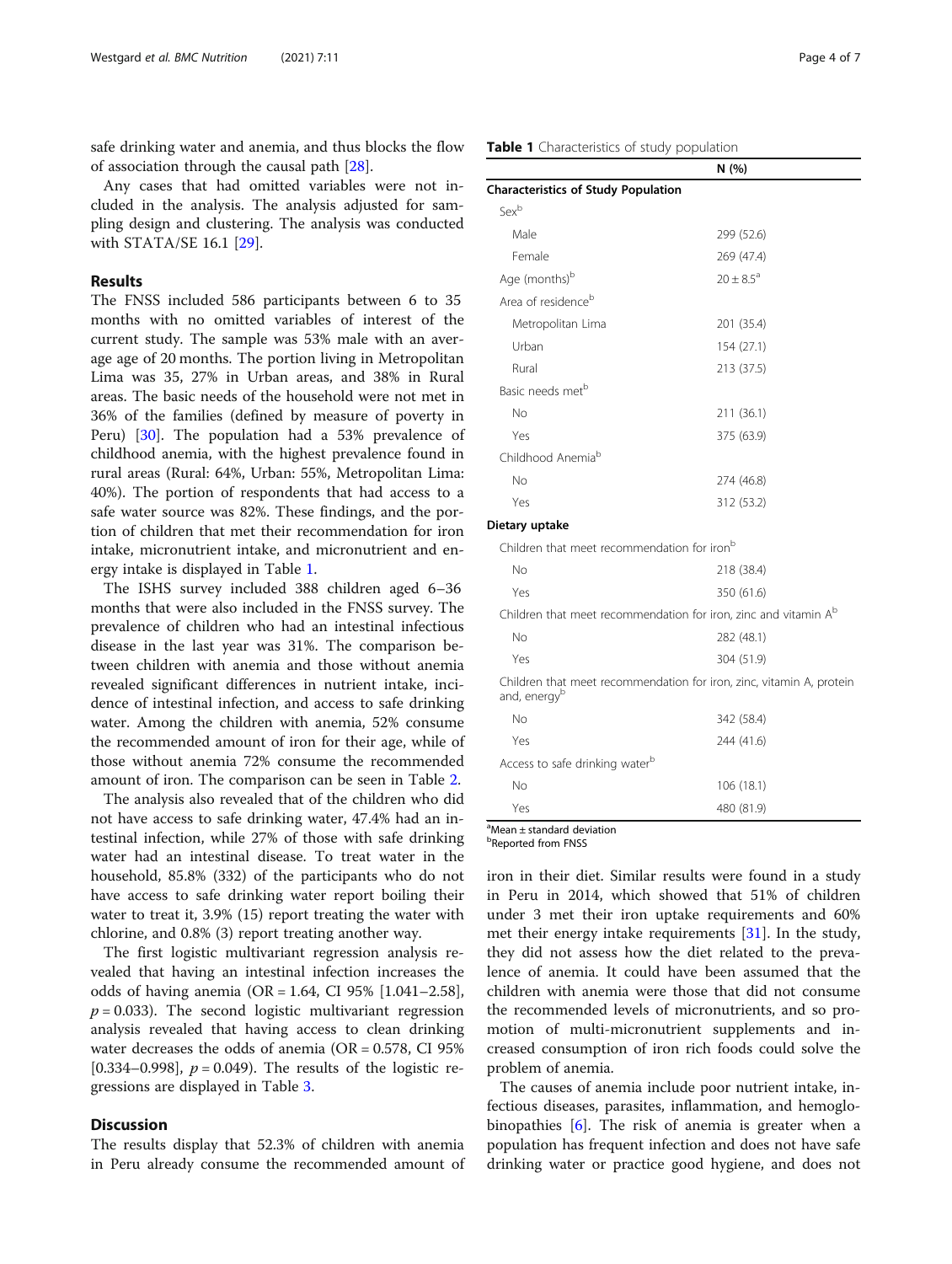## <span id="page-4-0"></span>Table 2 Group comparison between those with anemia and those without anemia

| Characteristic                                                                  | Children with anemia | p-value    |         |
|---------------------------------------------------------------------------------|----------------------|------------|---------|
|                                                                                 | No                   | Yes        |         |
|                                                                                 | n(%)                 | n(%)       |         |
| Area of residence                                                               |                      |            | < 0.001 |
| Metropolitan Lima                                                               | 120 (59.7)           | 81 (40.3)  |         |
| Urban                                                                           | 70 (45.5)            | 84 (54.5)  |         |
| Rural                                                                           | 76 (35.7)            | 137 (64.3) |         |
| Children that meet recommendation for iron                                      |                      |            | < 0.001 |
| No                                                                              | 74 (27.8)            | 144(47.7)  |         |
| Yes                                                                             | 192 (72.2)           | 158 (52.3) |         |
| Children that meet recommendation for iron, zinc, and vitamin A                 |                      |            | < 0.001 |
| No                                                                              | 107 (39.1)           | 175(56.1)  |         |
| Yes                                                                             | 167 (60.9)           | 137 (43.9) |         |
| Children that meet recommendation for iron, zinc, vitamin A, protein and energy |                      |            | 0.001   |
| No                                                                              | 140(51.1)            | 202 (64.7) |         |
| Yes                                                                             | 134 (48.9)           | 110(35.3)  |         |
| Children with an intestinal infectious disease                                  |                      |            | 0.057   |
| None                                                                            | 121 (73.8)           | 143 (64.7) |         |
| At least 1                                                                      | 43 (26.2)            | 78 (35.3)  |         |
| Access to safe drinking water                                                   |                      |            | 0.002   |
| No                                                                              | 39 (14.1)            | 73 (23.4)  |         |
| Yes                                                                             | 235 (85.9)           | 239 (76.6) |         |

have access to education and economic opportunities [[19\]](#page-6-0). We see in the current study that nearly half of the children with anemia consume the recommended amount of nutrients, but it is not being appropriately absorbed and converted into hemoglobin. We must look beyond diet to significantly reduce the drivers of anemia. By integrating medical care data with the national nutrition survey, we were able to investigate other drivers of anemia beyond nutrition uptake. Intestinal infectious

diseases, including diarrhea and helminth infections, have been linked to the development of anemia [[32](#page-6-0)–[36](#page-6-0)]. The logistic regression displayed that the presence of an intestinal infection increases the odds of having anemia  $(OR = 1.64, p = 0.033)$ , with meeting iron requirements included in the model (OR = 0.51,  $p = 0.002$ ). The results help explain why so many children have anemia, following years of national campaigns to provide micronutrient supplements and education campaigns to increase iron

|  |  | Table 3 Logistic Regression Analysis on anemia |  |  |  |
|--|--|------------------------------------------------|--|--|--|
|--|--|------------------------------------------------|--|--|--|

| $N = 398$                     | <b>Odds Ratio</b> | <b>Standard Error</b> | P-value | 95% Confidence Interval |
|-------------------------------|-------------------|-----------------------|---------|-------------------------|
| Analysis 1:                   |                   |                       |         |                         |
| Iron Requirements             | 0.505             | 0.109                 | 0.002   | $0.331 - 0.770$         |
| Intestinal Infectious Disease | .640              | 0.380                 | 0.033   | $1.041 - 2.584$         |
| Male                          | 1.182             | 0.250                 | 0.428   | 0.782-1.789             |
| Poverty                       | 1.473             | 0.323                 | 0.077   | $0.959 - 2.262$         |
| Intercept                     | 1.378             | 0.310                 | 0.155   | $0.886 - 2.143$         |
| Analysis 2:                   |                   |                       |         |                         |
| Iron Requirements             | 0.539             | 0.116                 | 0.004   | $0.353 - 0.822$         |
| Safe Drinking Water           | 0.578             | 0.161                 | 0.049   | 0.334-0.998             |
| Male                          | 1.195             | 0.252                 | 0.399   | 0.789-1.801             |
| Poverty                       | 1.364             | 0.298                 | 0.155   | 0.889-2.093             |
| Intercept                     | 2.469             | 0.771                 | 0.004   | 1.339-4.551             |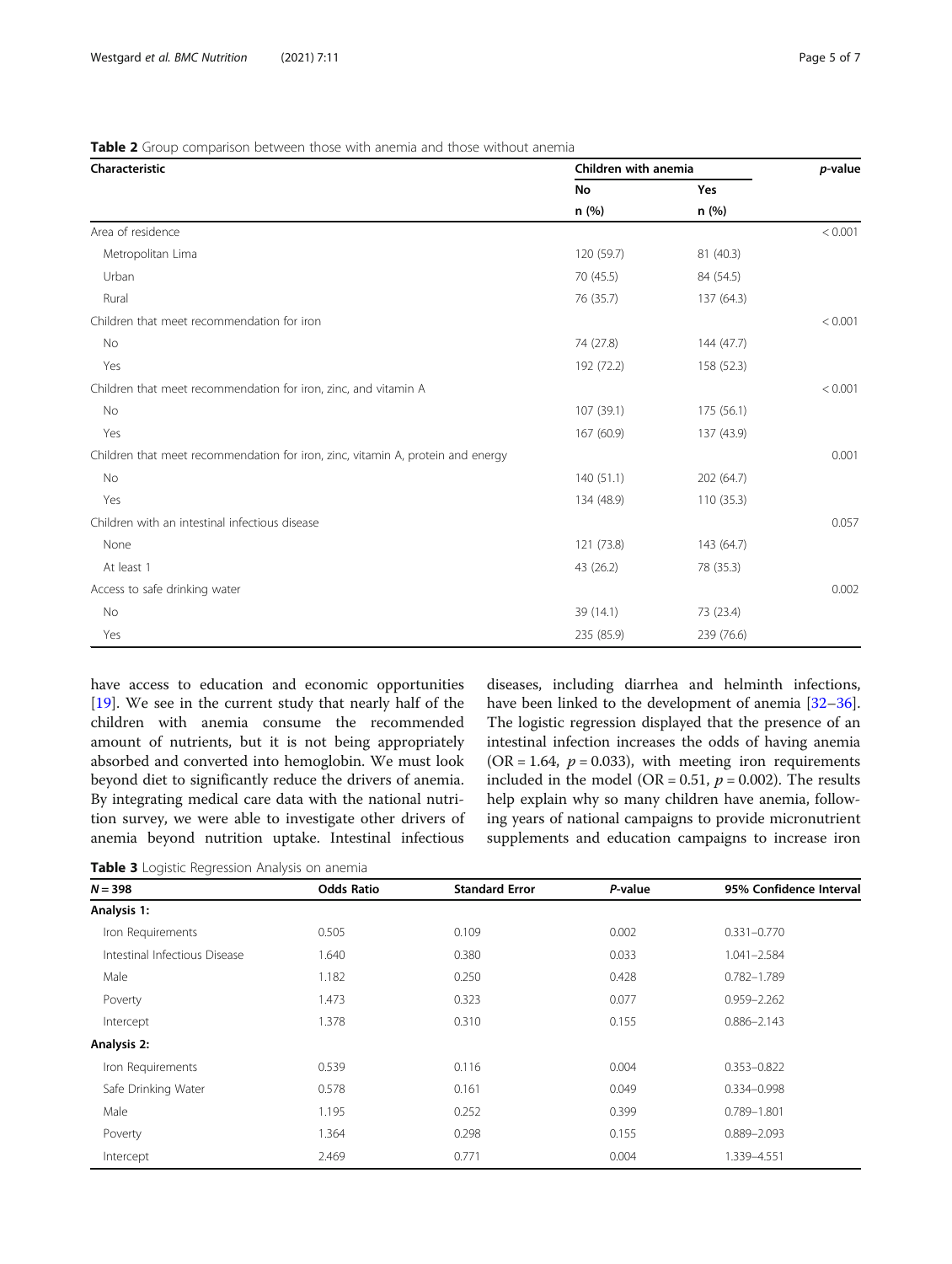uptake. Strategies that do not address the presence of disease in children will continue to produce limited effects on the reduction of anemia [[24](#page-6-0)–[26](#page-6-0)]. We must look at ways to prevent diarrhea, infectious diseases, and helminth infections in order to reduce children's risk of anemia.

Access to safe drinking water is associated with a lower risk of diarrhea and helminth infections; and diarrhea and helminth infections can cause anemia [[32,](#page-6-0) [33,](#page-6-0) [37\]](#page-6-0). The current study found that children with access to safe drinking water are less likely to have anemia  $(OR = 0.58, p = 0.049)$ . However, in a country that is prioritizing the reduction of anemia, it is worrisome that 29% of the rural population still do not have access to safe drinking water (2019) [\[15](#page-6-0)]. This study highlights the importance of improving access to safe drinking water and promoting proper sanitation and hygiene to reduce children's risk for anemia.

The study has limitations created by the nature of the data included in the analysis. Because the data are crosssectional, we cannot establish causality nor rule out the possibility of reverse causality. The children could have experienced a change in their diet following a diagnosis of anemia by the health center or self-diagnosis by their caregivers. However, given that anemia evaluations are infrequent in Peru and extremely difficult to diagnosis by observing the condition of the child, it is unlikely the diet at the time of the survey was influenced by a previous diagnosis of anemia. Additionally, the fact remains that if the children were living in sanitary conditions the change in diet should have pulled them out of anemia (assuming the diet had been maintained for weeks prior to the survey). Another limitation of the data is the measurement of intestinal infectious disease because it includes only the cases that are reported in the health center, and thus misses many incidences of diseases that are not reported due to poor access to health services and poor reporting in the health center [\[38\]](#page-6-0). The number of children that had experienced an intestinal infectious diseases is expected to be much higher. Nutritional surveys that utilize self-reporting also have their limitations that must be considered, included over or under reporting the amount of food consumed during the previous day. However, the FNSS attempted to reduce the bias by surveying each home on two separate, non-consecutive days. Finally, the FNSS did not include information on breastfeeding, which is a significant limitation when calculating the intake of nutrients by children less than 2 years of age.

### Conclusion

The present study has provided us with the opportunity to explore more deeply the dietary and disease profile of children with anemia in Peru. The results give us a better

understanding of the factors that are helping to maintain a high prevalence of anemia in children below 3 years of age. The analysis hopes to show that the causes of anemia are diverse, and thus demand a diverse national strategy. The problem cannot be solved while children continue to live with poor sanitation and high incidence of disease. The promotion of iron consumption and micronutrient supplements alone will not be enough.

Our study has found that access to safe drinking water and incidence of intestinal infection are significantly associated with anemia. To reduce the incidence of intestinal infections and anemia, national policies to improve access to safe drinking water and sanitation must be implemented. It is essential that any approach to combat anemia in Peru focuses not only on the dietary causes of anemia, but also addresses the social determinants that affect children's health.

#### **Abbreviations**

FNSS: Food and Nutrition Surveillance Survey for Stages of Life; ISHS: Health Benefits Report from the Integrated Health Services Systems of Comprehensive Health Insurance; SIASIS: Reporte de Prestaciones de Salud del Sistema Integrado de Aseguramiento en Salud del Seguro Integral de Salud del Ministerio de Salud; VIANEV: Encuesta de Vigilancia Alimentaria y Nutricional por Etapas de Vida

#### Acknowledgements

Not applicable.

#### Authors' contributions

CMW, LAOF, and LFC designed the study, analyzed the data, and wrote the manuscript. AMR helped write the manuscript and revised the analysis. All authors have read and approved the manuscript.

#### Funding

The authors were partially supported to conduct the research by Elementos. The authors also volunteered their time to conduct the study.

#### Availability of data and materials

The deidentified dataset supporting the conclusions of this article is available in the figshare repository, [https://doi.org/10.6084/m9.figshare.12574001.](https://doi.org/10.6084/m9.figshare.12574001) Public access to the database is open.

#### **Declarations**

#### Ethics approval and consent to participate

The current study was submitted to and approved by the Institutional Review Board of the Office of Human Research Ethics of the University of North Carolina – Chapel Hill (Reference ID 281768). The Institutional Review Board determined that the research activity does not require IRB Approval (Study # 20–1029). Following this determination and and confirmation with the local Peruvian Institutional Review Board, San Bartolome, the study was not submitted for approval by a Peruvian IRB.

#### Consent for publication

Not applicable.

#### Competing interests

The authors declare that they have no competing interests.

#### Author details

<sup>1</sup> Department of Research and Innovation, Elementos, Lima, Peru <sup>2</sup> Department of Maternal and Child Health, Gillings School of Global Public Health, University of North Carolina at Chapel Hill, Chapel Hill, NC, USA. <sup>3</sup> Faculty of Public Health and Administration, Universidad Peruana Cayetano